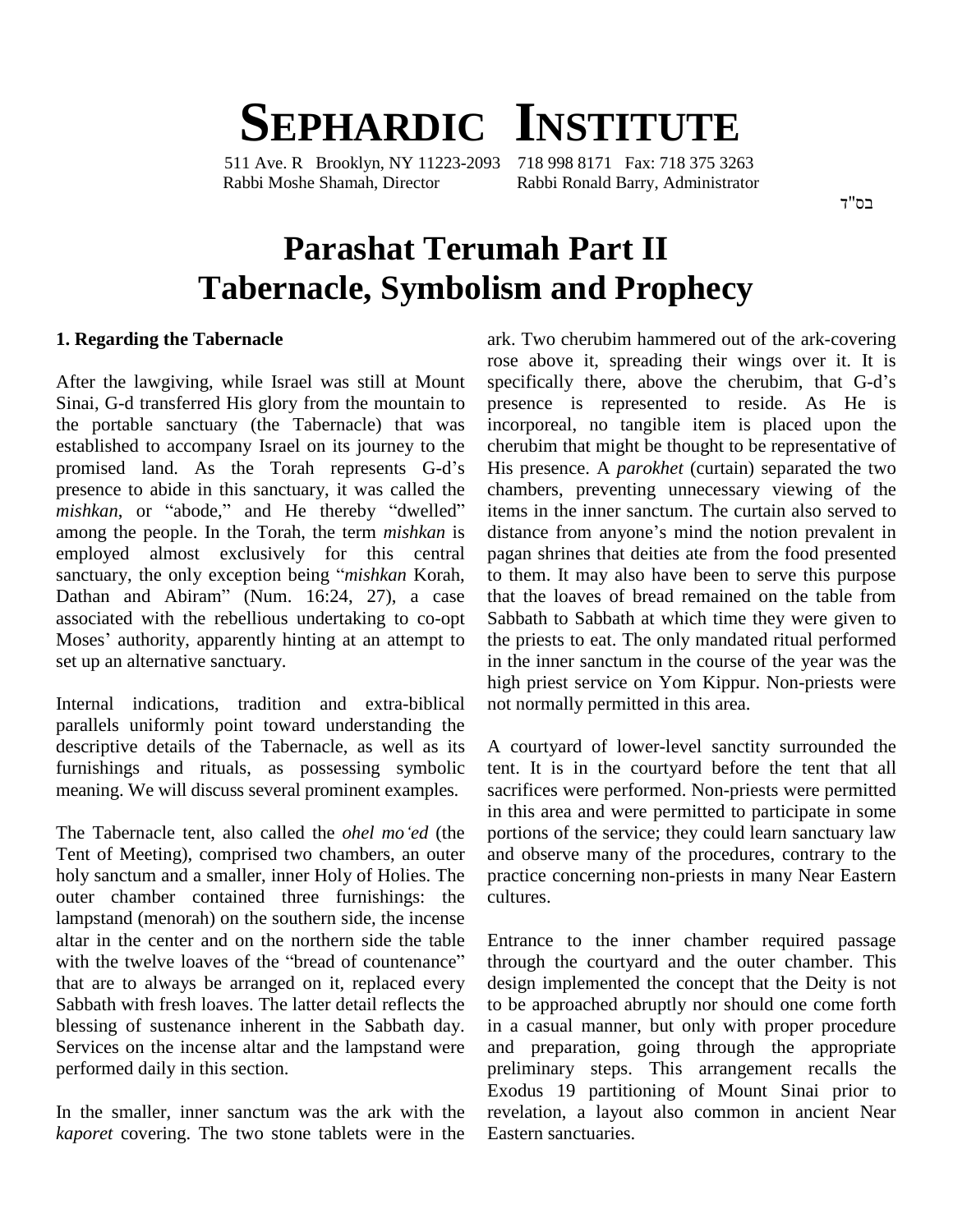The entrance to the courtyard as well as to the Tent of Meeting was from the east, and the gradations of increasingly more sacred areas was toward the west. Thus, the Holy of Holies was located to the west of soli the west. Sulfamber sacred areas was toward the west. Sulfamber areas was located to the west of sol<br>the holy chamber וֹלְיֵרְכְּתֵי הַמִּשְׁכָּן יָמָּה and for the rear div Fhus, the Holy of Holies was located to the west of solid.<br>the holy chamber יִמְהָ יָמָה הַמְשְׁכָּן יָמָּה (And for the rear divin<br>of the Tabernacle, to the west...'' [Exod. 26:22]). The was r Rambam explains that with this alignment, the moment a worshipper entered the courtyard as well as each of its two chambers he stood with his back to the east and bowed toward the west. This was an implicit protest against the chief idolatry of the ancient world, especially in Israel's sphere: worship of the sun. Its devotees bowed to the east, the direction of the rising sun as graphically depicted in Ezekiel 8:16 (*Guide for the Perplexed*, 3:45).

Gold was used for the furnishings of the two holy chambers (ark, *kaporet*, cherubim, table, lampstand, and incense altar), as well as for the wallboards, silver for the foundation sockets supporting the wallboards and bronze for the courtyard fixtures (sacrificial altar and basin and its stand). The preciousness of the materials used reflected the hierarchy of sanctity. All materials were voluntarily donated except for the half shekel silver payment (which we will discuss in a forthcoming study).

Since the Tent of Meeting was where G-d would impart to Moses that which was necessary to communicate to Israel (Exod. 25:22; 29:42; 30:6; Num. 7:89), it may well be that its structure and likely – as rendered by the Septuagint – that *kaporet* is furnishings were designed with the goal of promoting prophecy and spiritual inspiration, a topic we will discuss shortly.

There is no indication in the Torah that at some point in the future the Tabernacle was to cease to be the There is no indication in the Torah that at some point forgiv<br>in the future the Tabernacle was to cease to be the is inde<br>nation's central sanctuary in favor of a stationary Yom building structure. The statements in Deuteronomy 12 nation's central sanctuary in favor of a stationary regarding "the place Hashem chooses to have His incense altar (Exod. 30:1 ff.) – a furnishing of the name reside" are ambiguous and do not appear to outer sanctum – He made a point that its placement mean that His name (which apparently is represented by the tablets) is to reside in a permanent, stationary location. As Rabbi S. D. Sassoon pointed out, circumstances that inevitably arise may render it preferable that "His name" be moved to the location of the new national leadership. This would be consistent with Exodus 20:21, which, after allowing a of the new national leadership. This would be on Pass<br>consistent with Exodus 20:21, which, after allowing a<br>plain earthen alter for sacrifices, states, "in every Of co place that I cause My name to be mentioned I will plain earthen alter for sacrifices, states, "in every place that I cause My name to be mentioned I will come to you to bless you" (see *Natan Hochmah* 

*Lishlomo*, Heb. pp. 64 ff.). It is not at all clear that the message of that pronouncement had been superseded. Subsequently, Kings David and Solomon opted for a solid, satationary sanctuary structure and received divine approval, but it is not clear from the text that it was necessarily to remain so permanently.

### **2. Ark,** *Kaporet* **and Cherubim**

The tablets, which presumably were carved out from Mount Sinai and which had the Decalogue that was proclaimed on the mountain inscribed on them, were powerful reminders of the Sinaitic revelation and the covenant. This important function is incorporated in powerful reminders of the Sinaitic revelation and the covenant. This important function is incorporated in their full name  $\frac{1}{2}$ לֶחת הָעֲדֶת ("tablets of testimony"). covenant. This important function is incorporated in<br>their full name אֲרֹוֹן הָעֲדֶת הָעֲדָת ("tablets of testimony").<br>Because of them the Torah speaks of the אֲרֹוֹן הָעֲדֶת their full name הֲעֵדֶּת הָעֲדֶת הָעֲדֶת (''tablets of testimony'').<br>Because of them the Torah speaks of the אֲרוֹן הָעֲדֶת<br>יִמְשָׁכָּן הָעֲדֶת grid the מִשְׁכָּן הָעֲדָת) ('Tabernacle אֲרוֹן הָעֵדֶת Eecause of them the Torah speaks of the<br>יְמִשְׁכָּן הָעֲדָת מִי (''Tabernacle'') and the מִשְׁכָּן הָעֲדָת (''Tabernacle'). The tablets contained the official version of the essence of the G-d-Israel covenant. Since ancient Near Eastern covenant protocol called for placement of an imperishable copy of a covenant at the feet of the deity, the tablets were placed in the ark in the Holy of Holies at the "footstool" of the Deity.

There is a question about the derivation of the word There is a question about the derivation of the word  $kaporet - a$  term exclusively employed for the covering of the ark. In Semitic languages, the most widely attested meaning of the relevant possibilities of covering of the ark. In Semitic languages, the most<br>widely attested meaning of the relevant possibilities of<br>the *k-p-r* root is "cover." However, it is considered widely attested meaning of the relevant possibilities of<br>the *k-p-r* root is "cover." However, it is considered<br>likely – as rendered by the Septuagint – that *kaporet* is the  $k$ -*p*-*r* root is "cover." However, it is considered likely – as rendered by the Septuagint – that *kaporet* is derived from  $\frac{1}{2}$  ("atonement"). The presence of an article designated for this purpose at the very holiest location would give great prominence to the monumental institution that constitutes repentance, forgiveness and reconciliation with G-d. The *kaporet* is indeed conspicuous in the atonement ritual of the Yom Kippur service (Lev. 16:13-15). When G-d transmitted instructions for the construction of the incense altar (Exod. 30:1 ff.) – a furnishing of the transmitted instructions for the construction of the transmitted instructions for the construction of the incense altar (Exod. 30:1 ff.) – a furnishing of the outer sanctum – He made a point that its placement incense altar (Exod. 30:1 ff.) – a furnishing of the<br>outer sanctum – He made a point that its placement<br>was to be עֲלֹעֲרָ עֲלֹ שֶׁנוּ הַפַּפִּרֶת אֲשֶׁר עֲל that is upon the testimony" [v.  $6$ ]). The incense altar appears to have been linked with *kapara* from its very origin, as part of the atonement program for the golden calf apostasy, as we shall contend in our study on *Parashat Ki Tissa Part I*.

Of course the word *kapara* denoting atonement may itself be derived from the concept of "covering" the sin, or protecting the sinner who is repentant from its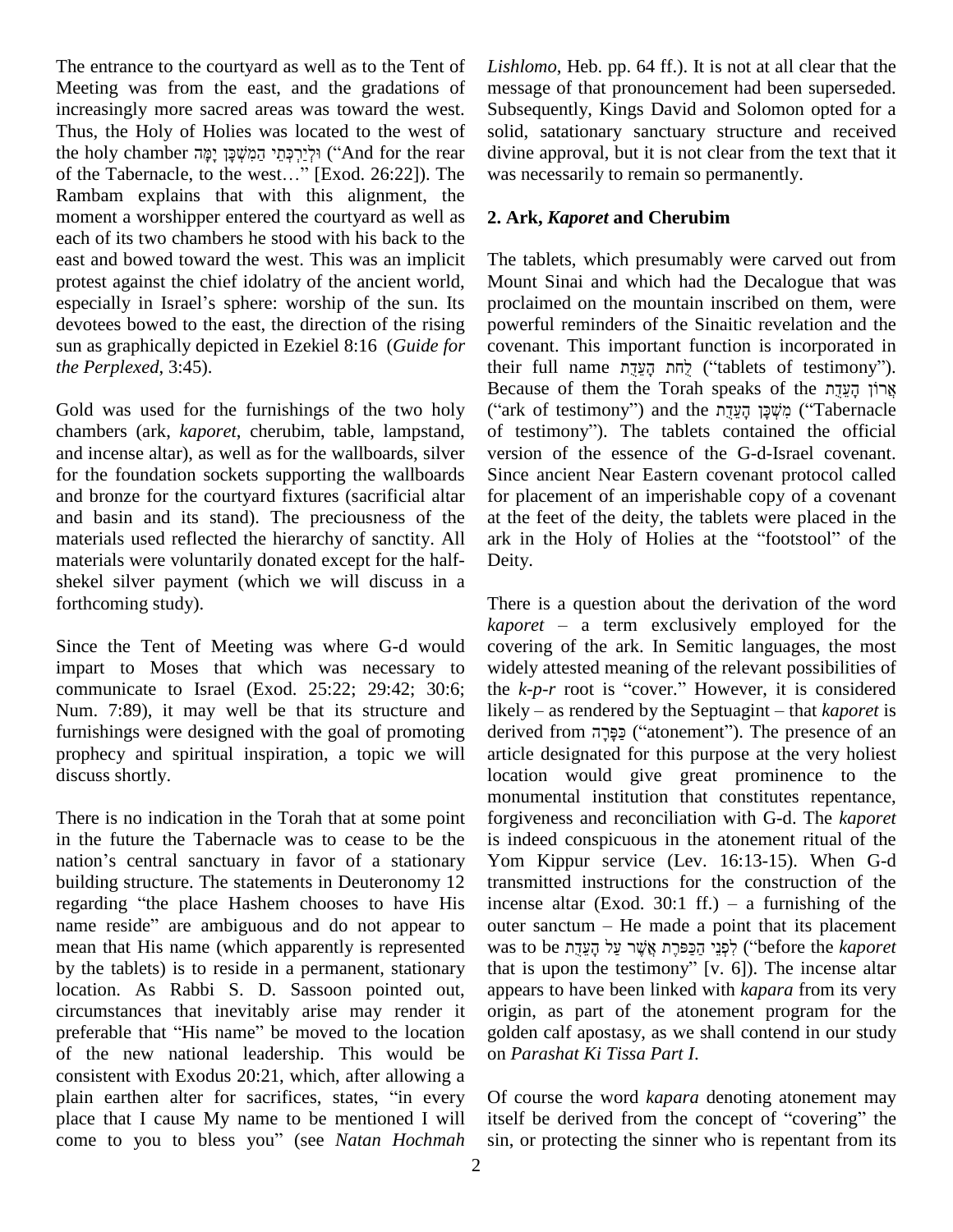consequences. Thus, the term for the ark's covering may have a dual meaning.

A number of scholars have made a strong case to view the word *kapara* as derived from a Semitic word that means "cleansing." According to this the fundamental concept involved in atonement is the sinner cleansing 28:18]). In Ezekiel's vision of G-d's chariot, it is clear himself, and in biblical symbolism, undertaking the purification process.

G-d states to Moses that, "I will speak with you from above the *kaporet*, between the two cherubim that are above the ark of the testimony all that I command you above the *kaporet*, between the two cherubim that are neabove the ark of the testimony all that I command you report the children of Israel" (Exod. 25:22; also see 30:6; in above the ark of the testimony all that I command you repres<br>for the children of Israel" (Exod. 25:22; also see 30:6; invisit<br>Num. 7:89). G-d's existence is here depicted in sound Holies without sight, a more rarefied reality than a visible being, obviously to negate any construal of a repres corporeal being. Despite the fact that the Torah often physic speaks of G-d in anthropomorphic terms ("The Torah the pra corporeal being. Despite the fact that the Torah often physic<br>speaks of G-d in anthropomorphic terms ("The Torah the pra<br>speaks in the language of man"), here, in His abode, it G-d, was preferred to lessen such descriptions.) In Leviticus 16, however, we read that Aaron is wha was preferred to lessen such descriptions.) In transleventicus 16, however, we read that Aaron is wh prohibited from entering the inner sanctum "at [just] Leviticus 16, however, we read that Aaron is what<br>prohibited from entering the inner sanctum "at [just]<br>any time...for in a cloud I appear above the *kaporet*" If G-(Lev. 16:2). Some understand this to be saying that G any time...for in a cloud I appear above the *kaporet*" (Lev. 16:2). Some understand this to be saying that G-<br>d's presence in depicted by a cloud above the *kaporet* while others explain the cloud to refer to the cloud of smoke that the high priest is required to raise with his deposited "under the feet of the deity," where it would incense ritual when entering the Holy of Holies. incense ritual when entering the Holy of Holies. be sa<br>in mi<br>What is the meaning of כְּרוּב and what did the the t

cherubim represent? The Encyclopedia Judaica states: <sup>ì</sup>The most plausible derivation is from the Akkadian *k*erubim represent? The Encyclopedia Judaica states: detail.<br> *karibu/kurību* (from Akk. *karābu*; 'to pray,' 'to coven: **The most plausible derivation is from the Akkadian** intercessive intercessor who brings the prayers of  $(ir)$  (i) kāribu/kurību (from Akk. karābu; 'to pray,' 'to cover<br>bless'), an intercessor who brings the prayers of (לקינו)<br>humans to the gods." It may very well be that the realm Torah converted these mythological intercessors so p<br>
(popular in the general culture of the time) into angels state<br>
serving G-d's will. foot (popular in the general culture of the time) into angels

From scriptural attestations cherubim appear to be plac<br>From scriptural attestations cherubim appear to be<br>creatures associated with G-d's throne since He is The From scriptural attestations cherubim appear to be<br>creatures associated with G-d's throne since He is The J<br>described as יֹשֵׁב הַפְּרוּבִים ("enthroned upon the to the creatures associated with G-d's throne since He is The T<br>described as מַכְּרוּבִים "(enthroned upon the to the<br>cherubim" [e.g., Ps. 80:2; 99:1; 1 Chr. 13:6). With of the outstretched wings, prepared to fly, they appear to connote His omnipresence in the world, depicted by mobility and readiness to go wherever necessary, as it states יִירִכָּב עַל כְּרוּב וַיַּעַף ("He rode upon a cherub and flewility and readiness to go wherever necessary, as it<br>states יִירְכָּב עַל כְּרוּב וַיָּעַף<br>flew" [2 Sam. 22:11; Ps. 18:11]). Invocation in prayer the states וֵיִּרְפַּב עַל קְרוּב עַל קְרוּב וַיָּעַר ("He rode upon a cherub and agai<br>flew" [2 Sam. 22:11; Ps. 18:11]). Invocation in prayer the sof "He who is enthroned upon the cherubim" (such as over in Ps.80:2) could mean, although not necessarily

exclusively, "He who is ready and capable of exclusively, "He who is ready and capable<br>intervening instantly wherever it may be."

In referring to the cherubim above the ark, they are termed G-d's chariot הַמֱרִכָּבָה הַכְּרוּבִים (and for In referring to the cherubim above the ark, they are<br>termed G-d's chariot הְמְרִכְּבָה הַפְּרִיּבִים הַמֶּרְאֶל ("and for<br>the structure of the chariot, the cherubim" [1 Chr. termed G-d's chariot וְלְתַּבְנִית הַמֶּרְכָּבָה הַקְּרוּבִים ("and for<br>the structure of the chariot, the cherubim" [1 Chr.<br>28:18]). In Ezekiel's vision of G-d's chariot, it is clear that the cherubim are distinct from the throne since the throne is there described as above the cherubim (Ezek. 1:26). Gleaning from the various scriptural attestations – which in symbolic matters need not necessarily be consistent, since different prophets may represent abstract concepts dissimilarly  $-$  G-d's invisible throne could be imagined in the Holy of Holies above the *kaporet*, upon the wings of the cherubim. It is notable that there is no physical representation of the throne whatsoever, let alone any physical representation of G-d Himself. This reflects the practice of avoiding any material representation of G-d, reflecting the all-important principles of His transcendence and incomparability, and touches on what later was termed His incorporeity.

If G-d's throne is imagined above the *kaporet*, the ark could very well be His footstool. As mentioned earlier, the widespread ancient Near Eastern practice was that the official text of a covenant would be deposited "under the feet of the deity," where it would was that the official text of a covenant would be be safe and he would constantly keep its stipulations in mind and reward and punish accordingly. Placing<br>the tablets in the ark would be fulfillment of that<br>detail. In 1 Chronicles 28:2b David states: "It was my the tablets in the ark would be fulfillment of that intention to build a resting-place for the ark of the ʤdetail. In 1 Chronicles 28:2b David states: "It was my<br>intention to build a resting-place for the ark of the<br>covenant of Hashem, for the footstool of our G-d" intention to build a resting-place for the ark of the<br>covenant of Hashem, for the footstool of our G-d"<br>לְאֲרוֹן בְּרִית ה' וְלַהֲדם רַגְלֵי אֱלֹקֵינוּ). Of course, even in the realm of symbolism such depictions cannot be taken<br>so precisely that they would be limiting Him, as He<br>states: "The heaven is my throne and the earth is my so precisely that they would be limiting Him, as He so precisely that they would be limiting Him, as He states: "The heaven is my throne and the earth is my footstool, what house can you build for Me and what states: "The heaven is my throne and the earth<br>footstool, what house can you build for Me and<br>place can be My resting place?" (Isa. 66:1).

The Torah also depicts cherubim as guarding the path to the tree of life (Gen. 3:24), a function related to that of the Akkadian *kurubu*, awesome creatures that were believed to protect palaces and temples in Mesopotamian culture. In the Tabernacle setting, such a meaning might indicate their safeguarding the ark against trespass by unauthorized parties, or protecting the symbol of the covenant. Their outstretched wings over the *kaporet* and their looking toward it might indicate this function.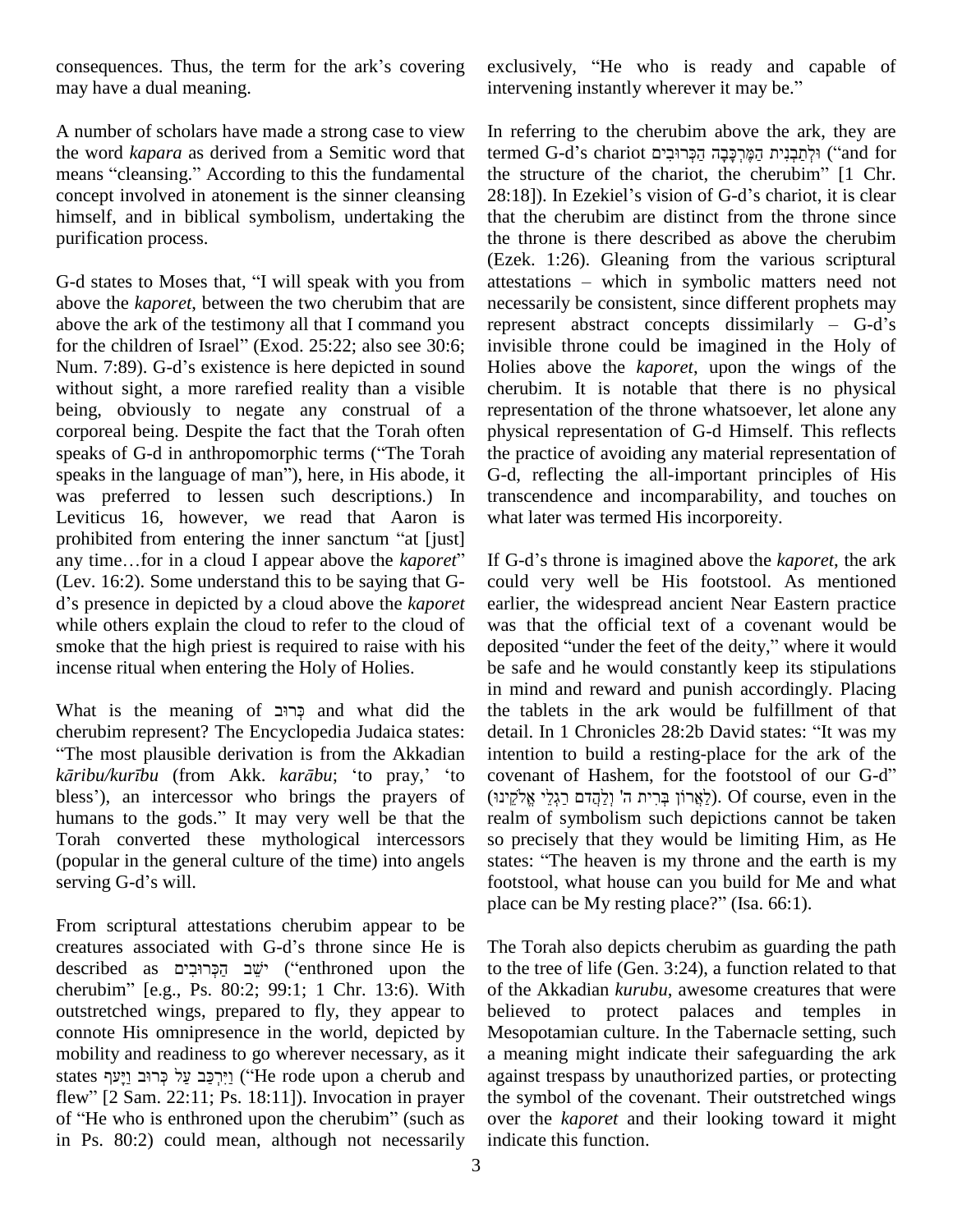The poles that are affixed to the rings on the sides of syn The poles that are affixed to the rings on the sides of symb<br>the ark that are used for transport "are never to be visite The poles that are affixed to the rings on the sides of sy<br>the ark that are used for transport "are never to be vis<br>removed from it" (Exod. 25:15). This regulation is not prescribed for the poles and rings of any other Tabernacle article; it emphasizes the sanctity of the ark and proclaims that even when the ark must be transported, extra care must be taken that human hands not come close to making direct contact with it. **3. Rabbi Sassoonís Views**

The following is based on lectures of Rabbi Solomon D. Sassoon and on written material of his published in The following is based on lectures of Rabbi Solomon D. Sassoon and on written material of his published in *Natan Hochmah Lishlomo* (Heb. section pps. 42-52).

generations, Hashem would meet with prophets and the *k* worthy leaders of Israel to provide them inspiration comm<br>and direction. In reference to the *ohel mo*<sup>e</sup>ed, after of the worthy leaders of Israel to provide them inspiration communication from G-d: It is to be placed "in front singling out Moses as the primary recipient of His and direction. In reference to the *ohel mo*<sup>*'ed*</sup>, after of the *parokhet* that is over the ark of the testimony, in singling out Moses as the primary recipient of His front of the *kaporet* that is over the testimony, singling out Moses as the primary recipient of His<br>
communications אֲשֶׁר אִנְעֵד לָכֶם שָׁמָּה לְדַבֵּר אֵלֶיךָ שָׁם ("For will there I shall meet with you, to speak with you there" reem communications אֱשֶׁר אִוָּעֵד לָכֶם שָׁמָּה לְדַבֵּר אֵלֶיךָ שָׁם ("For with you there I shall meet with you, to speak with you there" re<br>[Exod. 29:42b]), Hashem continues: יָבְנֵי שָׁמָּה לִבְנֵי i shall meet with you, to speak with you there" re<br>29:42b]), Hashem continues: יְנַעֲדְתִּי שָׁמָּה לְּבְנֵי<br>in ("I shall meet there with *bene yisrael*" v. 43). Rabbi Sassoon understood the latter clause as alluding יִשְׂרָאֵל ("I shall meet there with *bene yisrael*" v. 43). *ohel n*<br>Rabbi Sassoon understood the latter clause as alluding<br>to His "meeting" there with Israel's leaders, even Rabbi subsequent to Moses. (He pointed out that *Targum* against ma<br>
Jonathan, which translates the next phrase בְּכְבֹּדִי בְּיָבוּדִי "to smell as "And I will be sanctified among their leaders," karet (bei to His "meeting" there with Israel's leaders, even Rabbi Sassoon thought it possible that the prohibition subsequent to Moses. (He pointed out that *Targum* against making the prescribed incense for private use, *Jonathan* apparently reflects such an understanding.)

The rabbi also maintained that the term *bene yisrael* does not refer to all members of the nation but the individual's personal gratification and associated designated those who belonged to a particular leadership strata and who were expected to attain a higher spiritual level consistent with their status and Gold leadership strata and who were expected to attain a<br>higher spiritual level consistent with their status and Gold<br>responsibilities.\* Of course, G-d's "meeting" a board member of *bene yisrael* was understood to be on three *ohel mo'ed* furnishings were either made of gold or basic conditions: that the individual must be properly were gold-coated. The rabbi wrote: "The use of gold prepared, be sincerely motivated to benefit the nation and be truly seeking to receive sparks of prophetic emanations, with all that entails.

As the Holy of Holies symbolized G-d's dwelling purpose was for the leaders to draw from it רוּחַ הַקוֹדָשׁ Ho th<br>As the Holy of Holies symbolized G-d's dwelling pi<br>place, the holy section – in which were the table, an As the Holy of Holies symbolized G-d's dwelling purplace, the holy section – in which were the table, and lampstand and incense altar – symbolized His mee reception room. The furnishings symbolized His hospitality to guests in His abode. The rabbi reception room. The furnishings symbolized His *Lishlo*<br>hospitality to guests in His abode. The rabbi<br>understood the term for the twelve loaves of bread – Regare ritality to guests in His abode. The rabbi erstood the term for the twelve loaves of bread – Regard  $\frac{1}{2}$ , "bread of countenance" – to essentially mean to be understood the term for the twelve loaves of bread -ֶלֶתֶם פָּנִים (head of countenance" – to essentially mean "לֶתֶם בִּנִים"), ``` bread \_ for receiving \_\_\_\_\_\_guests,

symbolizing a standing invitation to the suitable visitors. The lampstand, kindled each evening to provide nightlong illumination, was to accommodate those who came.

*Natan Hochmah Lishlomo* (Heb. section pps. 42-52). Regarding the incense altar's specific placement, although it is in the outer sanctum, an unusually long The *ohel mo'ed* was the place where, throughout the statement ex Kindling incense is well attested in the ancient world as a homeowner's welcoming gesture to his guests. In addition, it may be that the sanctuary incense possessed a quality that contributed to opening the faculties of the soul, prompting the individual to rise beyond his ego and be more receptive to the faculties of the soul, prompting the individual to rise<br>beyond his ego and be more receptive to the<br>emanations of רוּחַ הַקוֹדָשׁ (the spirit of holiness, generally referring to emanations of prophecy). emanations of  $\psi$ רוּח הקוֹדָ $\psi$  (the spirit of holiness, although it is in the outer sanctum, an unusually long statement explicitly relates it to the ark, the testimony, the *kaporet* and apparently also to receiving statement explicitly relates it to the ark, the testimony,<br>the *kaporet* and apparently also to receiving<br>communication from G-d: It is to be placed "in front of the *parokhet* that is over the ark of the testimony, in front of the *kaporet* that is over the testimony, where I of the *parokhet* that is over the ark of the testimony, in<br>front of the *kaporet* that is over the testimony, where I<br>will meet with you" (Exod. 30:6). This linkage is reemphasized in the instructions for kindling the will meet with you" (Exod. 30:6). This linkage is<br>reemphasized in the instructions for kindling the<br>incense: "Place from it before the testimony in the reemphasized in the instructions for kindling the<br>incense: "Place from it before the testimony in the<br>*ohel mo*'ed where I will meet with you" (30:36).

> Rabbi Sassoon thought it possible that the prohibition<br>against making the prescribed incense for private use,<br>"to smell thereof" (30:38) – a violation punishable by *karet* (being cut off) – represents the prohibition of false prophecy. In contrast to the incense of sanctuary service, associated with altruism and true prophecy, prohibited incense and false prophecy are directed to the individual's personal gratification and associated prohibited incense and false prophecy are directed to with egoism.

> Gold was extremely prominent in the Tabernacle. The boards comprising the walls were gold-coated, and all Gold was extremely prominent in the Tabernacle. The boards comprising the walls were gold-coated, and all *ohel mo*<sup>\*</sup>*ed* furnishings were either made of gold or boards comprising the walls were gold-coated, and all *ohel mo'ed* furnishings were either made of gold or were gold-coated. The rabbi wrote: "The use of gold and shining jewels stirs the capacity within a person to aspire to receive the spiritual emanations from above and prompts the necessary visionary disposition. It is<br>therefore fit to use gold in the Tabernacle, as its main<br>רוּחַ הַקוֹדָשׁ righter הוּחַ הַקוֹדָשׁ therefore fit to use gold in the Tabernacle, as its main<br>רוּחַ הַקוֹדָשׁ and so reach the stage of prophecy, as it states "I will meet there with *bene yisrael*<sup>î</sup> (*Natan <sup>H</sup>ochmah Lishlomo*, p. 42).

Regarding the cherubim, which in this context appear to be construed differently from some of their other biblical attestations, the rabbi thought that the Torah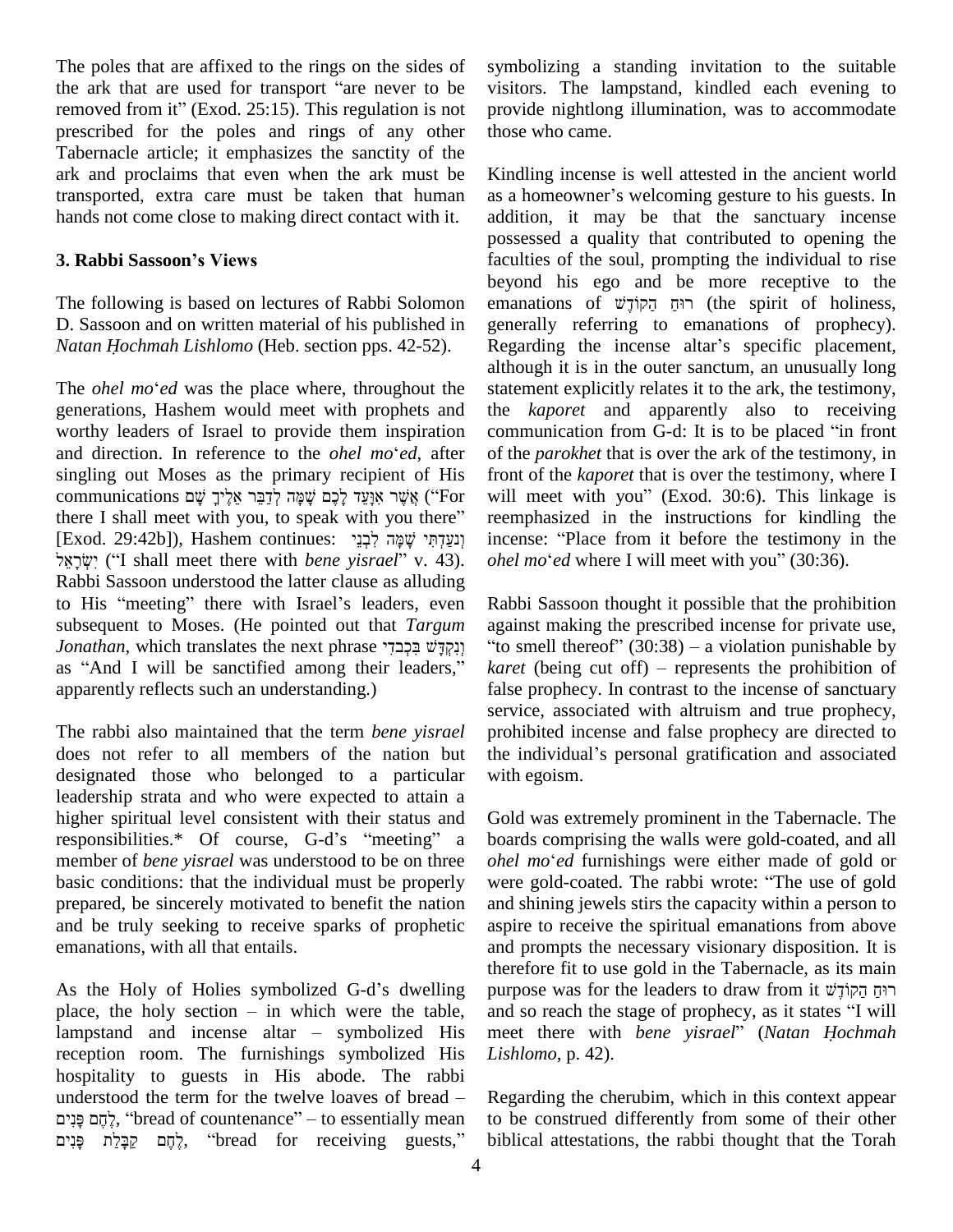description of their construction was the key to their meaning. They were to arise from both sides of the becomes so important... *kaporet*, constructed from its material, their wings spread upward but also shielding the *kaporet*, with faces turned one to the other as well as toward the *kaporet* (25:20). They were the depiction par excellence of how an individual, particularly a leader, should comport. Outspread wings, reaching up and<br>
out, symbolize seeking inspiration from outside the<br>
individual, beyond one's ego. Their integral oneness wi out, symbolize seeking inspiration from outside the with the *kaporet* indicates their foundation and connection with the tablets and the law. Facing each other connotes the social dimension, meaning that one seeking inspiration is not to remain in private meditation indefinitely but must interact with (and care for) others. At the same time they face the *kaporet*, dedicated to the symbolism of the tablets. care for) others. At the same time they face the Rabb<br>kaporet, dedicated to the symbolism of the tablets. mista<br>(The invocation of יָשֵׁב הַפְּרוּבִים) ("enthroned upon the authe kaporet, dedicated to the symbolism of the tablets. mista<br>(The invocation of יָשֵׁב הַכְּרוּבִים) ("enthroned upon the authe<br>cherubim") in prayer may refer to Hashem's desire pries for a more perfect society.)

Following is a relevant excerpt from Rabbi Sassoon's *Reality Revisited*:

It is not easy for a person to be at all times conscious of the continuous inflow of the creative field into him. In the Pentateuch there are many to this field. Sensitivity to the existence of the world of the non-ego and to its demands is called holiness. "Ye shall be holy unto your G-d" is added to a large number of precepts, in particular in the chapter on holiness in Leviticus, and these outer<br>holiness laws often terminate with the expression: Davies<br>"I am the Lord." This would indicate that holiness is no brings about a purification of the inner sense which makes a man conscious of the presence of the Lord standing over him.

Once the creative downflow of the Divine is pern<br>sensed, a new scale with which to measure values func<br>is granted... expl sensed, a new scale with which to measure values

judge, would be greatly facilitated if the person would think what would G-d, who wants the continuity and perfection of the world order, desire of him. Such a thought immediately reduces the self-importance of the ego and thereby enables a choice to be made from a more impersonal point of view and hence on a healthier basis. This is one of the points at which the factor of intention of the points at which the factor of is<br>becomes so important...

This constellation of thoughts and perceptions This constellation of thoughts and perceptions<br>leads directly to the imperative nature of that<br>"must" which makes itself so universally felt in leads directly to the imperative nature of "must" which makes itself so universally serious moral decisions...

As far as the individual is concerned the Divine will demands of him to bend his energies to acts which will let the non-ego or holiness play a part in the direction of the life of the individual and the life of society (Abacus Press, pps. 200-201; reissued by Feldheim Publishers).

precepts expressly designed to heighten sensitivity to the holy chamber reserved for the chieftain, "that he Rabbi Sassoon was concerned that one should not mistakenly think that in Torah law, as well as in the authentic interpretive tradition, a ritually pure non priest seeking רוּח הקוֹדשׁ, was prohibited from entering the outer sanctum. Since such entry is not to present an offering or without purpose but to seek communion with the divine spirit, it is permitted. When King Uziah entered the outer sanctum to kindle incense, the priests did not oppose him because he entered but because he presented an incense offering (2 Chr. 26:16-18). The book of Ezekiel specifies a place close to the holy chamber reserved for the chieftain, "that he 26:16-18). The book of Ezekiel specifies a place close may be able to eat bread in the presence of G-d" (Ezek. 44:3).

It follows that a person's judgment when when it is without purpose, one who enters [to repair] confronted with choice in which it is difficult to is permitted to do so" (Laws of Entering the Sanctuary Regarding a ritually pure non-priest who enters the outer sanctum, the  $18<sup>th</sup>$  century rabbinic authority Regarding a ritually pure non-priest who enters the<br>outer sanctum, the 18<sup>th-</sup>century rabbinic authority<br>David Pardo wrote: "According to the Rambam there is no negative biblical prohibition or punishment, but David Pardo wrote: "According to the Rambam there is no negative biblical prohibition or punishment, but there is a minor prohibition" (*Hasdeh David* commentary on *Tosefta Kelim B.Q.* 1:9). Rabbi Sassoon was of the opinion that for one sincerely seeking prophetic inspiration such entry would be permitted, indeed, it would be fulfilling the original function. Similarly, Rabbi Haim Halevy Soloveitchik, explaining the Rambam, writes: "as the prohibition for function. Similarly, Rabbi Haim Halevy Soloveitchik, a *Levi* or *Yisrael* to enter the holy chamber is only is permitted to do so<sup>î</sup> (*Laws of Entering the Sanctuary* when it is without purpose, one who enters [to repair] 1:15). Here too, Rabbi Sassoon thought that entering for prophetic inspiration to benefit the nation is the highest of purposes and surely is permitted. (Also see *Pirqe R*.*El*. 38.)

> The Talmud did not discuss this *halakha*, since by late Second Temple times the nation's social organization